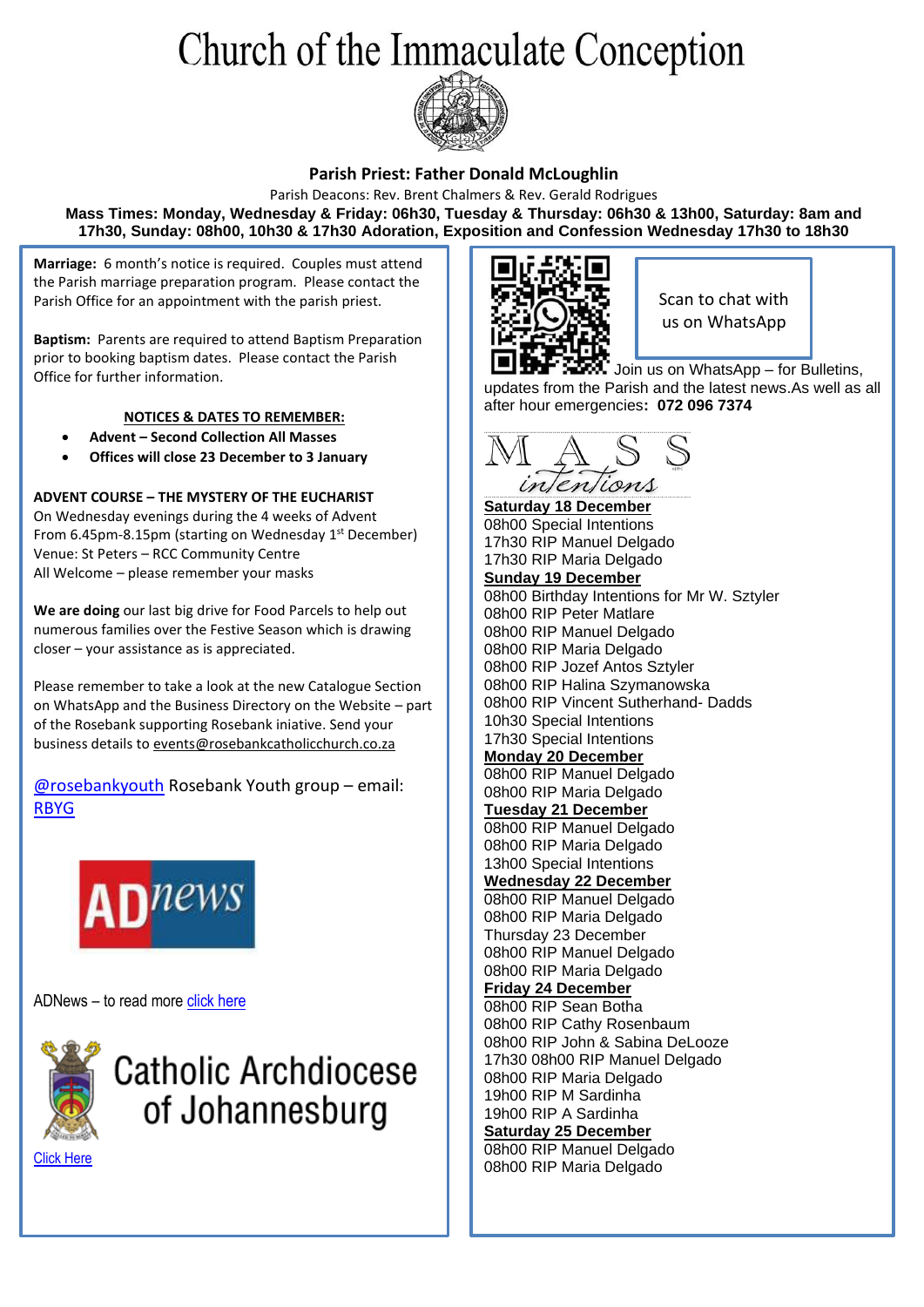#### CHRISTMASTIDE LITURGIES

Morning Weekday Masses @ 8am from 17th – 24th December (Tuesday and Thursday also @1.00pm)

| Fri | 24th Dec | 5.30 <sub>pm</sub><br>9.00 <sub>pm</sub>                                                                                                                |  | Christmas Vigil Mass<br>Christmas Mass in the Night      |  |                  |  |
|-----|----------|---------------------------------------------------------------------------------------------------------------------------------------------------------|--|----------------------------------------------------------|--|------------------|--|
| Sat | 25th Dec | 8.00am & 10.30am                                                                                                                                        |  | Christmas Day Mass (No 5.30pm Mass)                      |  |                  |  |
| Sun | 26th Dec | 8.00am & 10.30am                                                                                                                                        |  | Feast of the Holy Family                                 |  | (No 5.30pm Mass) |  |
|     |          | $27th-31st$ Dec $8.00am$ (no 1pm Mass)<br><b>Weekday Masses during the Octave of Christmas</b><br>(No Adoration/confessions on Wednesday 29th December) |  |                                                          |  |                  |  |
| Sat |          |                                                                                                                                                         |  | 1st Jan 8.00am Solemnity of Mary, the Holy Mother of God |  | (No 5.30pm Mass) |  |

Sun 2nd Jan 8.00am, 10.30am, 5.30pm Epiphany of the Lord

Normal Mass schedule resumes from Monday 3rd January

# **2022 Online**





## Grades 1-7 https://tinyurl.com/mw785376





# Grades 8-12

## s://tinyurl.com/2ab5a9k5

Please register your children by clicking on these links. Catechism:<https://tinyurl.com/mw785376> and

Life Teen:<https://tinyurl.com/2ab5a9k5>